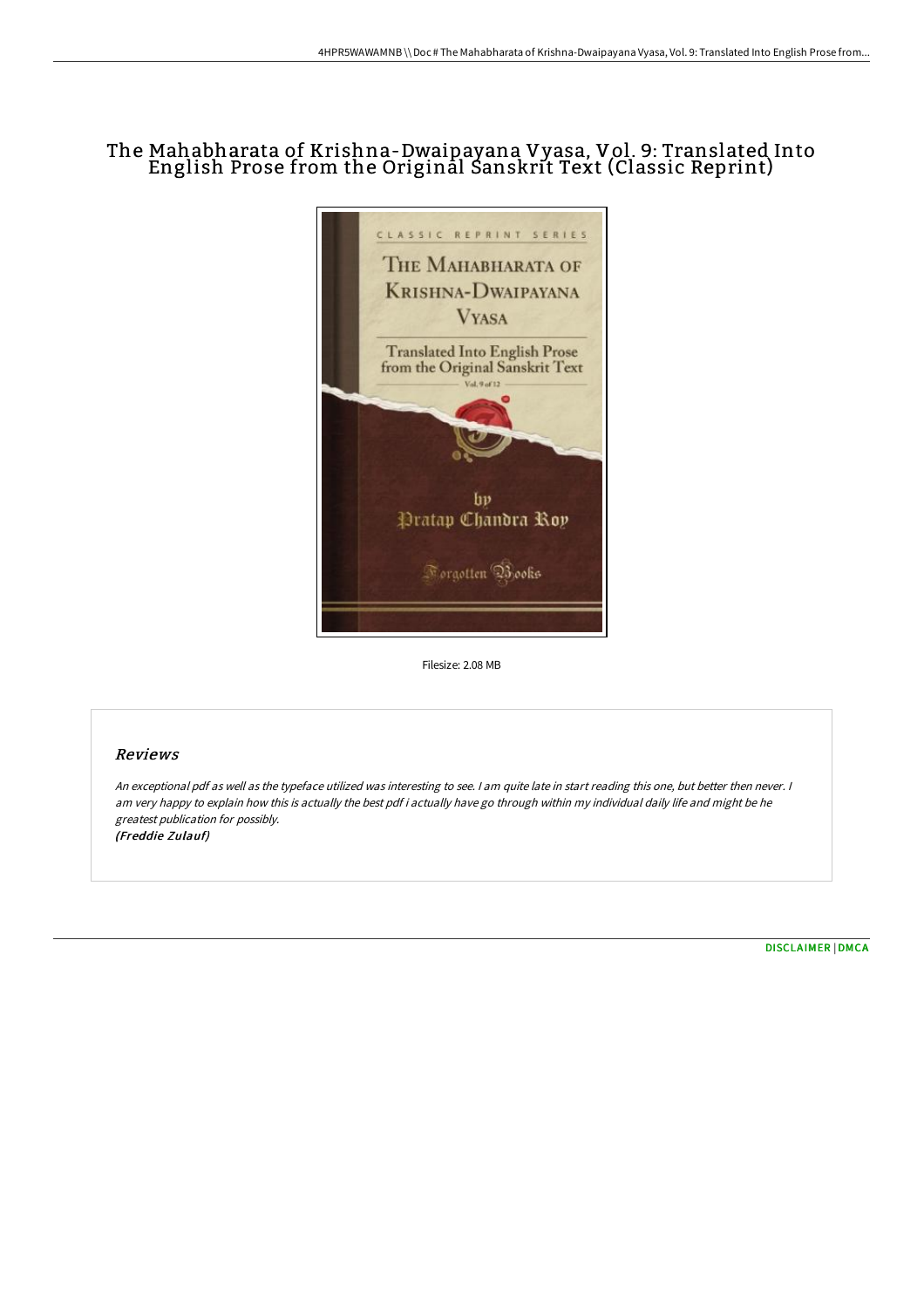## THE MAHABHARATA OF KRISHNA-DWAIPAYANA VYASA, VOL. 9: TRANSLATED INTO ENGLISH PROSE FROM THE ORIGINAL SANSKRIT TEXT (CLASSIC REPRINT)



To download The Mahabharata of Krishna-Dwaipayana Vyasa, Vol. 9: Translated Into English Prose from the Original Sanskrit Text (Classic Reprint) PDF, make sure you click the web link below and download the file or have accessibility to other information that are related to THE MAHABHARATA OF KRISHNA-DWAIPAYANA VYASA, VOL. 9: TRANSLATED INTO ENGLISH PROSE FROM THE ORIGINAL SANSKRIT TEXT (CLASSIC REPRINT) ebook.

Forgotten Books, United States, 2015. Paperback. Book Condition: New. 229 x 152 mm. Language: English . Brand New Book \*\*\*\*\* Print on Demand \*\*\*\*\*.Excerpt from The Mahabharata of Krishna-Dwaipayana Vyasa, Vol. 9: Translated Into English Prose From the Original Sanskrit Text Senajit said, What is that intelligence, what is that penance, O learned Brahmana, what is that concentration of mind, O thou that hast wealth of asceticism, what is that knowledge, and what is that learning, by acquiring which thou dost not yield to sorrow? The Brahmana said, Behold, all creatures, - the superior, the middling, and the inferior, - in consequence of their respective acts, are entangled in grief. I do not regard even my own self to be mine. On the other hand, I regard the whole world to be mine. I again think that all this (which I see) is as much mine as it belongs to others. Grief cannot approach me in consequence of this thought. Having acquired such an understanding, I do not yield either to joy or to grief. As two pieces of wood floating on the ocean come together at one time and are again separated, even such is the union of (living) creatures in this world. Sons, grandsons, kinsmen, relatives are all of this kind. One should never feel affection for them, for separation with them is certain. Thy son came from an invisible region. He has departed and become invisible. He did not know thee. Thou didst not know him. Who art thou and for whom dost thou grieve? Grieve arises from the disease constituted by desire. Happiness again results from the disease of desire being cured. From joy also springs sorrow, and hence sorrow arises repeatedly. Sorrow comes after joy, and joy after sorrow. The joys and sorrows of human...

L Read The Mahabharata of [Krishna-Dwaipayana](http://bookera.tech/the-mahabharata-of-krishna-dwaipayana-vyasa-vol-.html) Vyasa, Vol. 9: Translated Into English Prose from the Original Sanskrit Text (Classic Reprint) Online

Download PDF The Mahabharata of [Krishna-Dwaipayana](http://bookera.tech/the-mahabharata-of-krishna-dwaipayana-vyasa-vol-.html) Vyasa, Vol. 9: Translated Into English Prose from the Original Sanskrit Text (Classic Reprint)